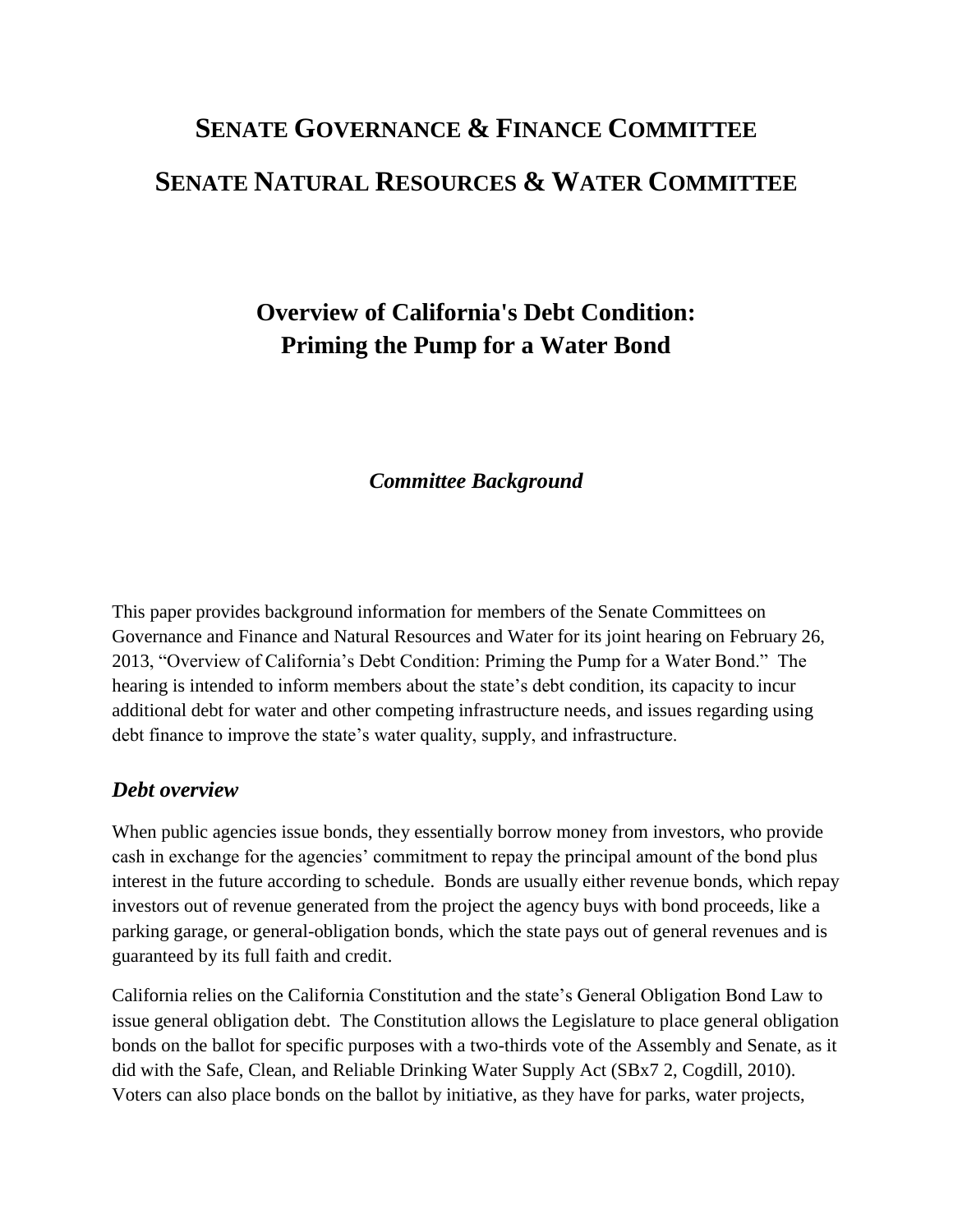high-speed rail, and stem cell research, among others in recent years. Either way, general obligation bonds must be ratified by majority vote of the state's electorate.

Unlike local general obligation bonds, enacting a state general obligation bond doesn't trigger an increased tax or other revenue stream to repay the bonds. Once sold, Article XVI of the California Constitution commits the state to repay investors from general revenues above all other claims except payments to public education.

## *Where are we?*

California has authorized \$135.4 billion in general obligation and revenue bond debt, of which almost \$35 billion has been redeemed, nearly \$80 billion to be repaid in the future, and approximately \$33 billion that the Treasurer has not yet sold as detailed below. The Governor's proposed 2013-14 Budget points out that voters have authorized \$100 billion in new, general obligation bonds since 2000, and the state has issued more than \$28 billion since 2009. According to the Treasurer's *Debt Affordability Report* and the Budget, the State plans to sell between \$5.2 and \$5.7 billion in 2012-13, and \$7.5 and \$7.8 billion in 2013-14.



Senate Governance & Finance Committee & Senate Natural Resources & Water Committee Page 2 Overview of California's Debt Condition: Priming the Pump for a Water Bond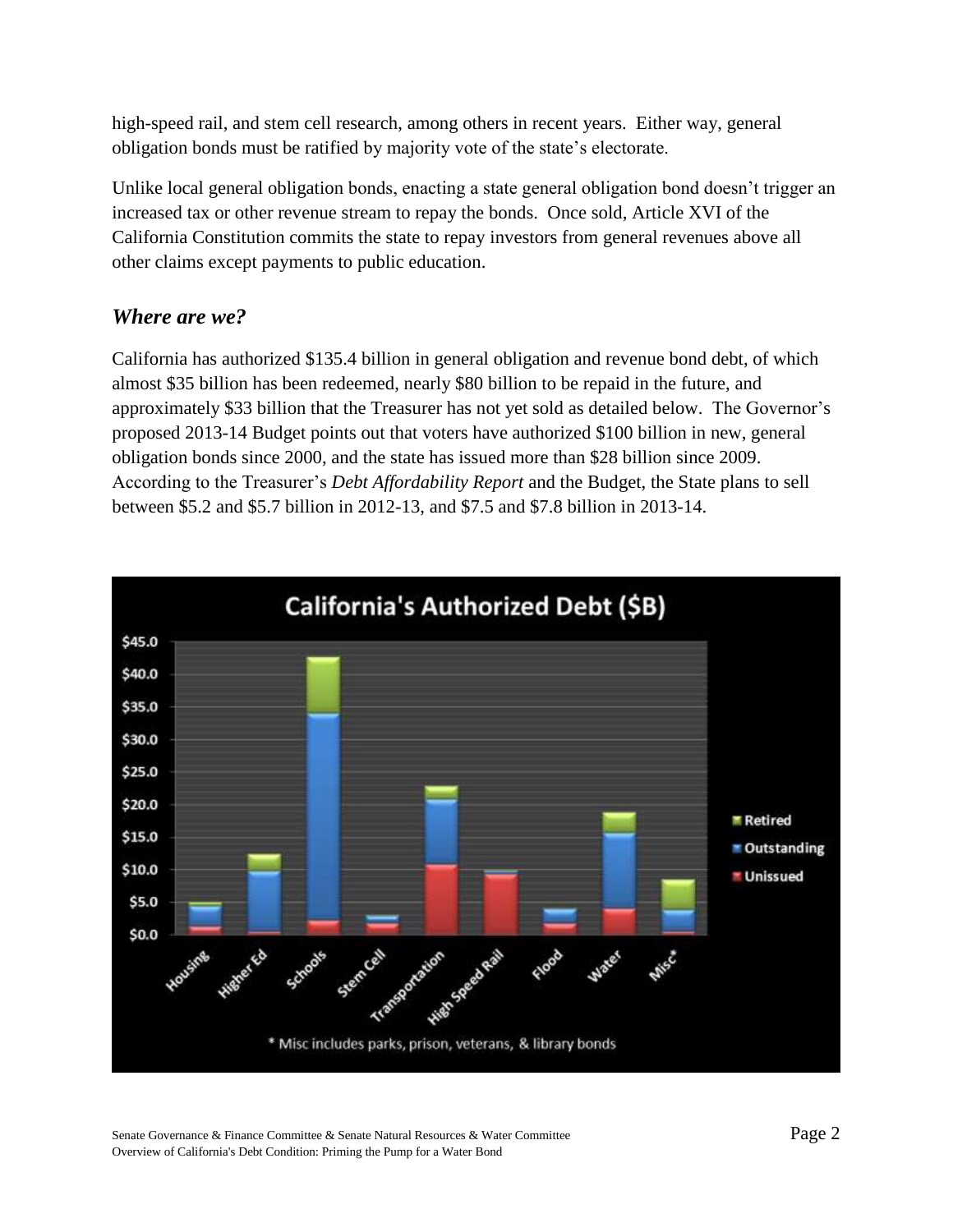In the *Debt Affordability Report*, the Treasurer measures the state's debt burden relative to is general fund revenue, personal income, and per capita. In the Report, the Treasurer projects that the state will spend 8.9% of general fund revenue on debt service in 2012-13 (\$8.6 billion of debt service versus \$95.9 billion in revenue). Figure 11 of that Report measures the other ratios against similar States, and includes each state's debt rating.

| <b>FIGURE 11</b>                                                                                                                                                                                                                                   |                                 |                                  |                              |                                             |
|----------------------------------------------------------------------------------------------------------------------------------------------------------------------------------------------------------------------------------------------------|---------------------------------|----------------------------------|------------------------------|---------------------------------------------|
| DEBT RATIOS OF 10 MOST POPULOUS STATES, RANKED BY RATIO OF DEBT TO PERSONAL INCOME                                                                                                                                                                 |                                 |                                  |                              |                                             |
| <b>STATE</b>                                                                                                                                                                                                                                       | $M$ OODY'S/ $S$ &P/<br>FITCH(a) | DEBT TO<br>PERSONAL<br>INCOME(b) | <b>DEBT PER</b><br>CAPITA(b) | DEBT AS A %<br><b>OF STATE</b><br>GDP(b)(c) |
| Texas                                                                                                                                                                                                                                              | $Aaa/AA+/AAA$                   | 1.5%                             | \$588                        | 1.25%                                       |
| Michigan                                                                                                                                                                                                                                           | Aa2/AA-/AA-                     | 2.2%                             | \$785                        | 2.02%                                       |
| North Carolina                                                                                                                                                                                                                                     | Aaa/AAA/AAA                     | 2.3%                             | \$815                        | 1.85%                                       |
| Pennsylvania                                                                                                                                                                                                                                       | $Aa2/AA/AA+$                    | 2.8%                             | \$1,134                      | 2.54%                                       |
| Ohio                                                                                                                                                                                                                                               | $Aa1/AA+/AA+$                   | 2.8%                             | \$1,012                      | 2.45%                                       |
| Florida                                                                                                                                                                                                                                            | Aa1/AAA/AAA                     | 3.0%                             | \$1,167                      | 2.97%                                       |
| Georgia                                                                                                                                                                                                                                            | Aaa/AAA/AAA                     | 3.1%                             | \$1,099                      | 2.68%                                       |
| Illinois                                                                                                                                                                                                                                           | A2/A/A                          | 6.0%                             | \$2,564                      | 5.06%                                       |
| California                                                                                                                                                                                                                                         | $A1/A$ -/A-                     | 6.0%                             | \$2,559                      | 5.07%                                       |
| New York                                                                                                                                                                                                                                           | Aa2/AA/AA                       | 6.6%                             | \$3,208                      | 5.38%                                       |
| MOODY'S MEDIAN ALL STATES                                                                                                                                                                                                                          |                                 | 2.8%                             | \$1,117                      | 2.40%                                       |
| <b>MEDIAN FOR THE 10 MOST POPULOUS STATES</b>                                                                                                                                                                                                      |                                 | 2.9%                             | \$1,117                      | 2.61%                                       |
| (a) Moody's, Standard & Poor's, and Fitch Ratings as of September 2012.<br>(b) Figures as reported by Moody's in its 2012 State Debt Medians Report released May 2012. As of calendar year end 2011.<br>(c) State GDP numbers have a one-year lag. |                                 |                                  |                              |                                             |

As the *Debt Affordability Report* notes, California is one of the largest issuers in the market. The interest rates California pays are affected by the state's economic and fiscal health, general market interest rates, amount of supply from other issuers, investor perception of the state's credit, investor demand, and the performance of alternative investments. The report notes that the state continues to face financial challenges caused by the 2007-09 recession and slow recovery, but a second straight on-time State Budget helps its credit. Additionally, voter enactment of Proposition 30 in November, 2012 will result in additional revenues that reduce the difference between state revenues and expenditures, thereby decreasing risk and enhancing the state's credit quality.

The market for municipal bonds, including state General Obligation bonds, has regained strength after several setbacks in the years following the financial crisis, including concerns over issuer credit quality, including potential and actual municipal bankruptcies, the collapse of the auction rate security and variable rate debt obligation markets, and difficulties obtaining bond insurance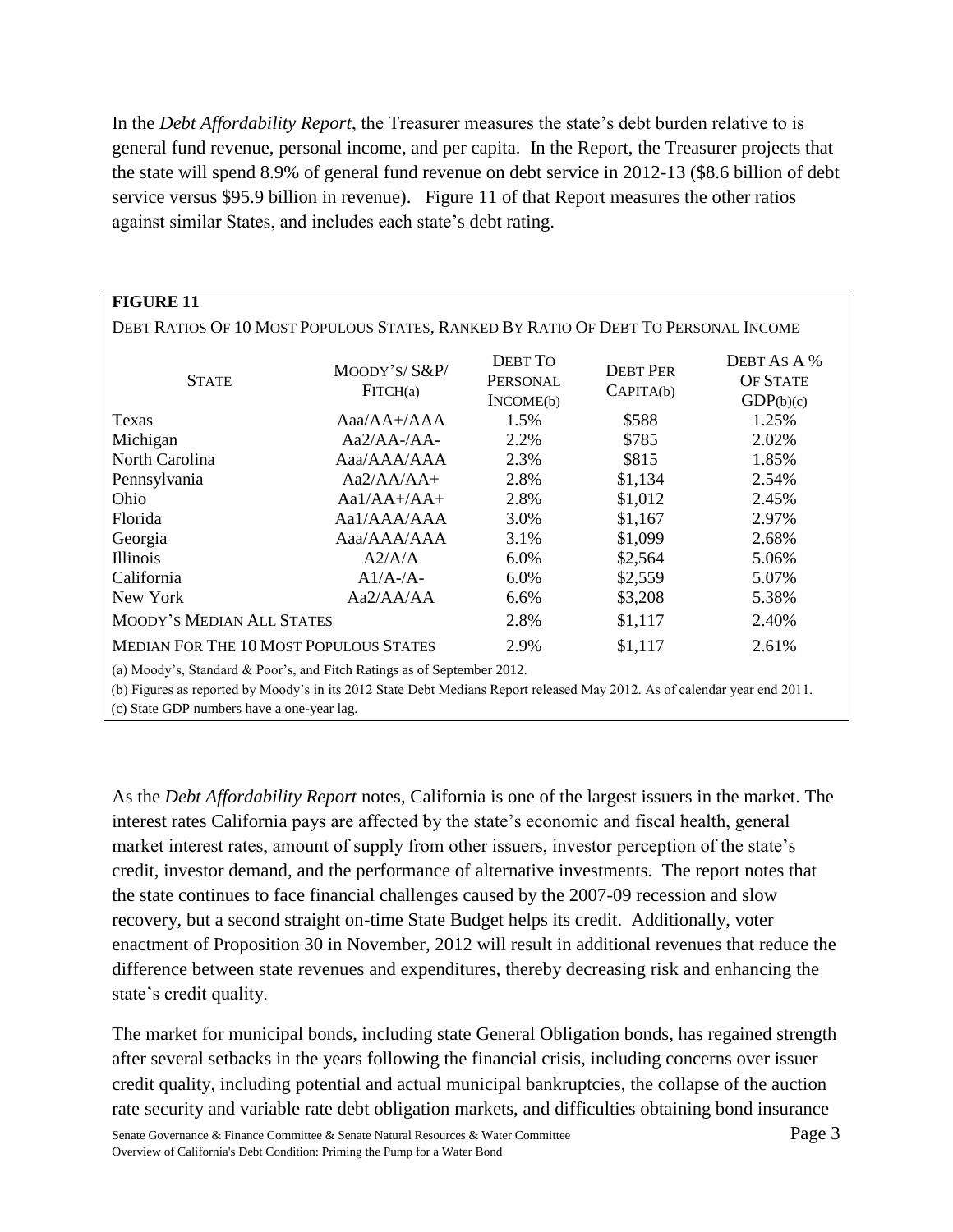and credit enhancement at reasonable prices. However, interest rates fell last year due to reduced issuance, and a "flight to quality" resulting from continued economic weakness and concerns over the quality of European sovereign debt. One of the world's largest asset management firms, BlackRock, recently wrote that the municipal bond market was off to a strong start in 2013 due to larger than anticipated demand and improved fiscal conditions in states.

## *How do investors view California bonds?*

Investors ultimately determine a state's creditworthiness and the interest rate paid on a bond when they bid to purchase a state bond. However, ratings issued from the three major ratings agencies often inform investors regarding the investment risk they take when purchasing a California general obligation bond. These ratings change over time in response to a state's fiscal situation and economy, among other factors.

California's bond rating has lagged behind other states' ratings in recent years, and was until recently at or near the bottom. On January 31, 2013, Standard and Poor's Ratings Services raised California's rating from A- to A its long-term ratings and underlying ratings on California's \$73.1 billion in general obligation bonds and \$1.9 billion in Proposition 1A bonds, with a stable outlook. The upgrade was the first from any of the three major ratings agencies since 2006. In its report, Standard and Poor's stated:

"The upgrades reflect our view of California's improved fiscal condition and cash position, and the state's projections of a structurally balanced budget through at least the next several years. As part of Governor Jerry Brown's recent budget proposal and multiple-year plan, the state would also largely retire its backlog of payment deferrals and internal loans. We view the alignment between revenues and expenditures as much improved and largely a result of policymakers' heightened emphasis on fixing the state's fiscal structure in the past two budgets. This has primarily consisted of programmatic reductions and reforms designed to generate budget savings because, until recently, strongly rebounding tax collections have not accompanied the economic recovery. Now the economic expansion is gaining positive momentum, however. In addition, the voters' approval in November of temporarily higher statewide sales and personal income tax (PIT) rates positions the state to capitalize on burgeoning economic activity and income gains. We believe these factors have worked in concert to help the state reverse fiscal course. As recently as 2011, the state's four year general fund forecast anticipated annual deficits ranging from \$17.4 billion to almost \$27 billion. Now the Department of Finance (DOF) projects small surpluses through at least fiscal 2017. The projected surpluses would be larger except that, under the governor's proposal, much of the new revenue is dedicated to debt retirement."

Despite Standard and Poor's upgrade, the state's rating is still below most other comparable states as the Treasurer's Figure 11 shows. On February 4, 2013, Moody's Investor Service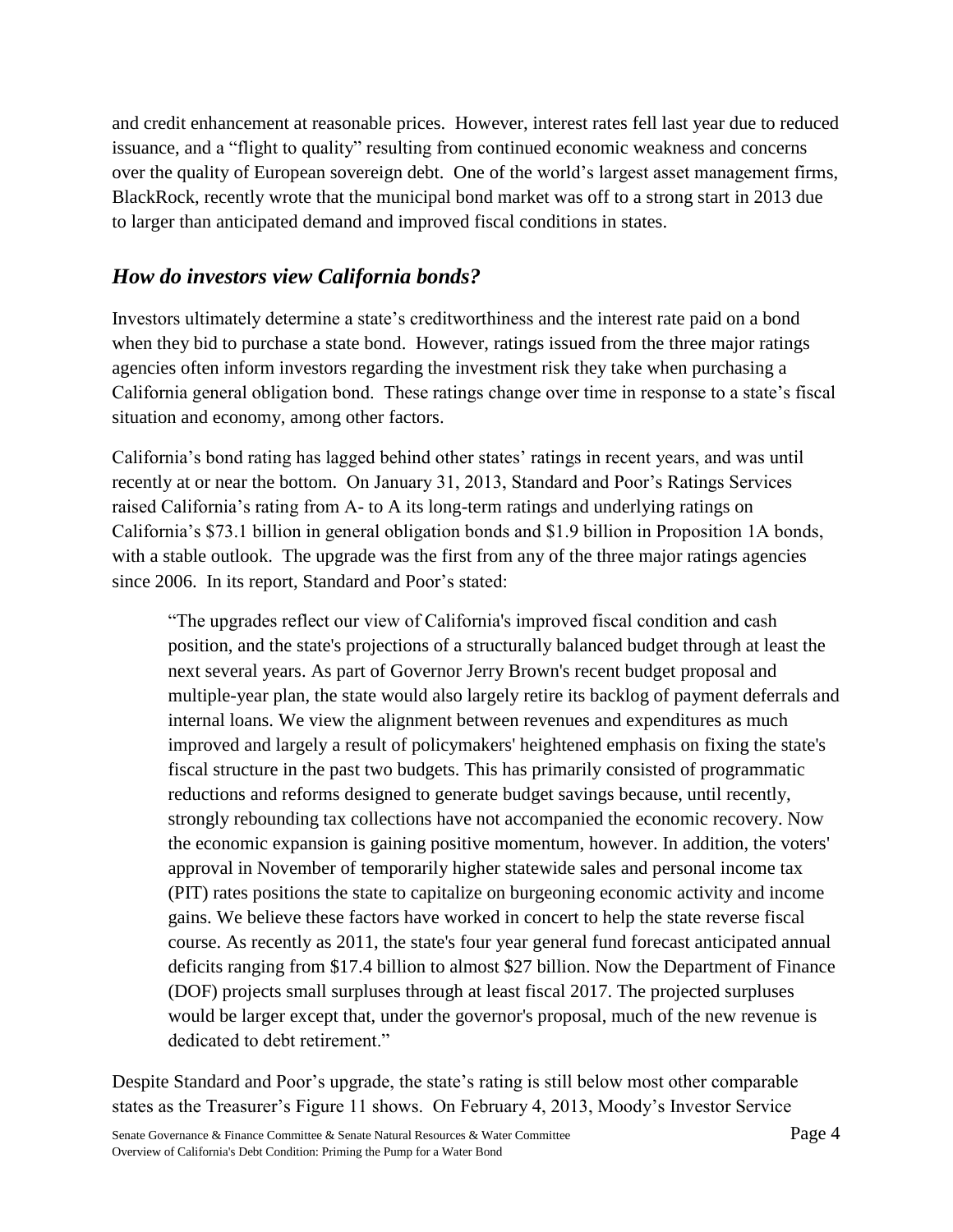declined to upgrade its rating of California debt, according to news reports, citing the state's improvement but offset by its "boom and bust revenue and economic cycles."

Bond ratings are one way of measuring the quality of a state's debt, but another is the market price of a bond, measured by its yield. A "yield spread" is a relative measurement equal to the difference in the quoted rates of return of two different bonds: a "tighter" spread indicates that the market's assessment of the risk associated with each is similar, whereas a "wider" spread means that the market believes that more risk is associated with one bond than the other. Yield spreads are usually expressed in basis points (one basis point is one one-hundredth of one percent), and often use a benchmark such as U.S. Treasury notes for comparison.

California bonds have traded better since the S&P upgrade. According to Reuters, prior to the S&P upgrade, California had the third widest 1-year yield spread relative to top-rated debt after Puerto Rico and Illinois, monitored by Municipal Market Data. After the upgrade, California had the ninth-highest spread.

#### **Key Questions:**

- How does California's debt condition affect its creditworthiness and its interest rates?
- How would additional debt affect California's credit worthiness?
- Is there a prudent upper limit to the amount of debt? If so, what is it?
- If the state doesn't authorize additional debt, when would California's debt burden reach the current national average?

## *What does it mean for a bond to be authorized, but unsold?*

State law allows the Treasurer to set the times and the amounts of general obligation bond sales. While the state has authorized \$33 billion of bonds that have not yet been sold, the Treasurer must make tradeoffs whenever executing a bond sale. Selling too much debt at one sale would lead to investors demanding higher than desirable interest rates as supply would likely exceed demand, requiring debt service payments exceeding those that would have resulted from spreading bond sales over time. However, projects authorized in bond acts to receive proceeds must wait for the Treasurer to sell bonds.

California's \$33 billion of unsold bonds are dedicated to a variety of purposes, authorized by several past Bond Acts.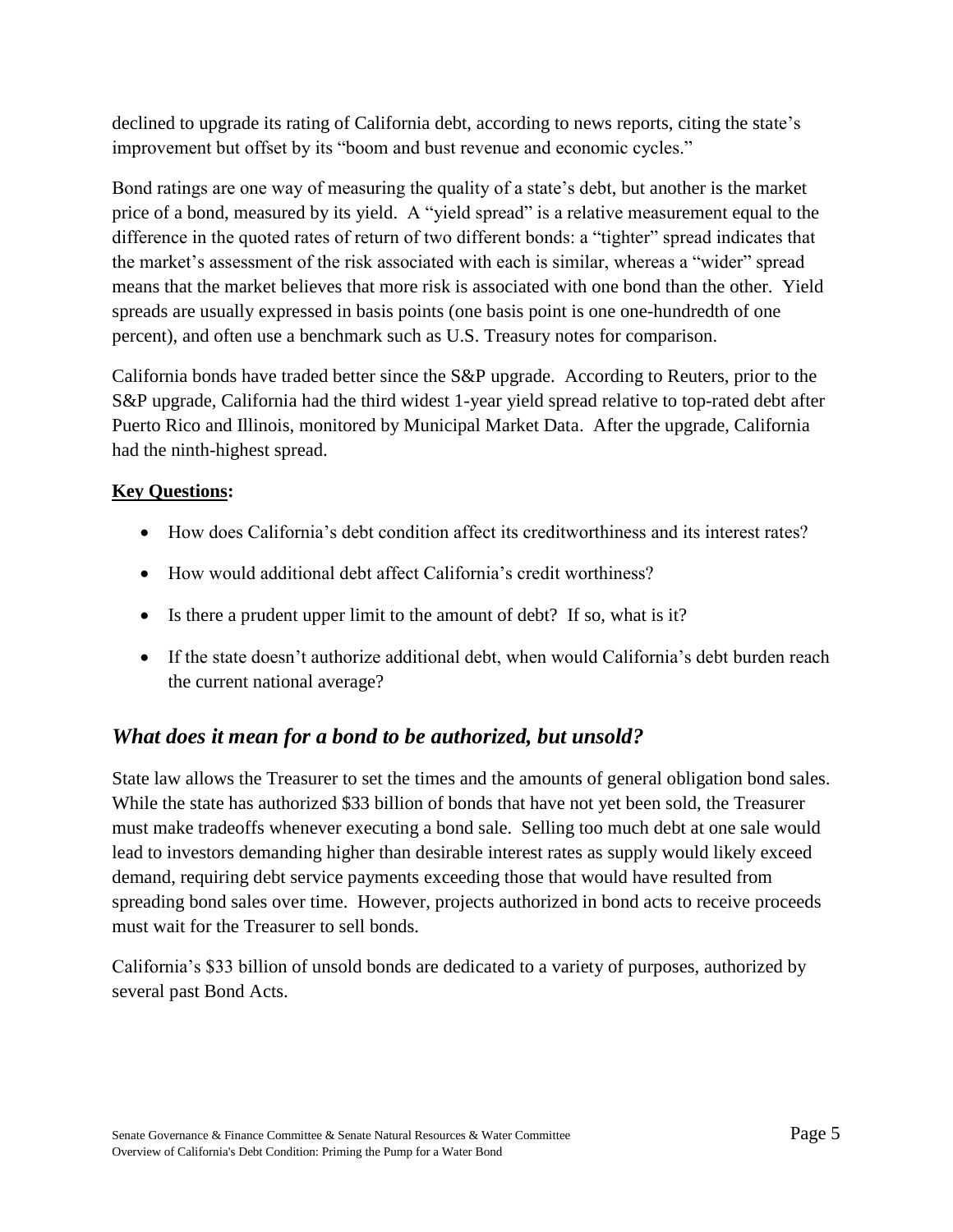

#### **Key Questions:**

- Is the 26% (\$33 B) in unsold bonds considered large relative to historical patterns and other states?
- Does this amount affect California's credit worthiness? How?
- How would additional authorized, unsold bonds, on top of the \$33 M, affect California's credit worthiness?
- Is there a prudent upper limit to the amount of authorized, unsold bonds? If so, how large is it?

## *Which programs have been bond funded?*

The *Debt Affordability Report* lists 63 separate bonds that have been authorized over the past 40 years. These bonds have, and in many cases continue to fund a wide variety of programs. Some programs, such as earthquake, libraries, and veterans bonds, have received sporadic bond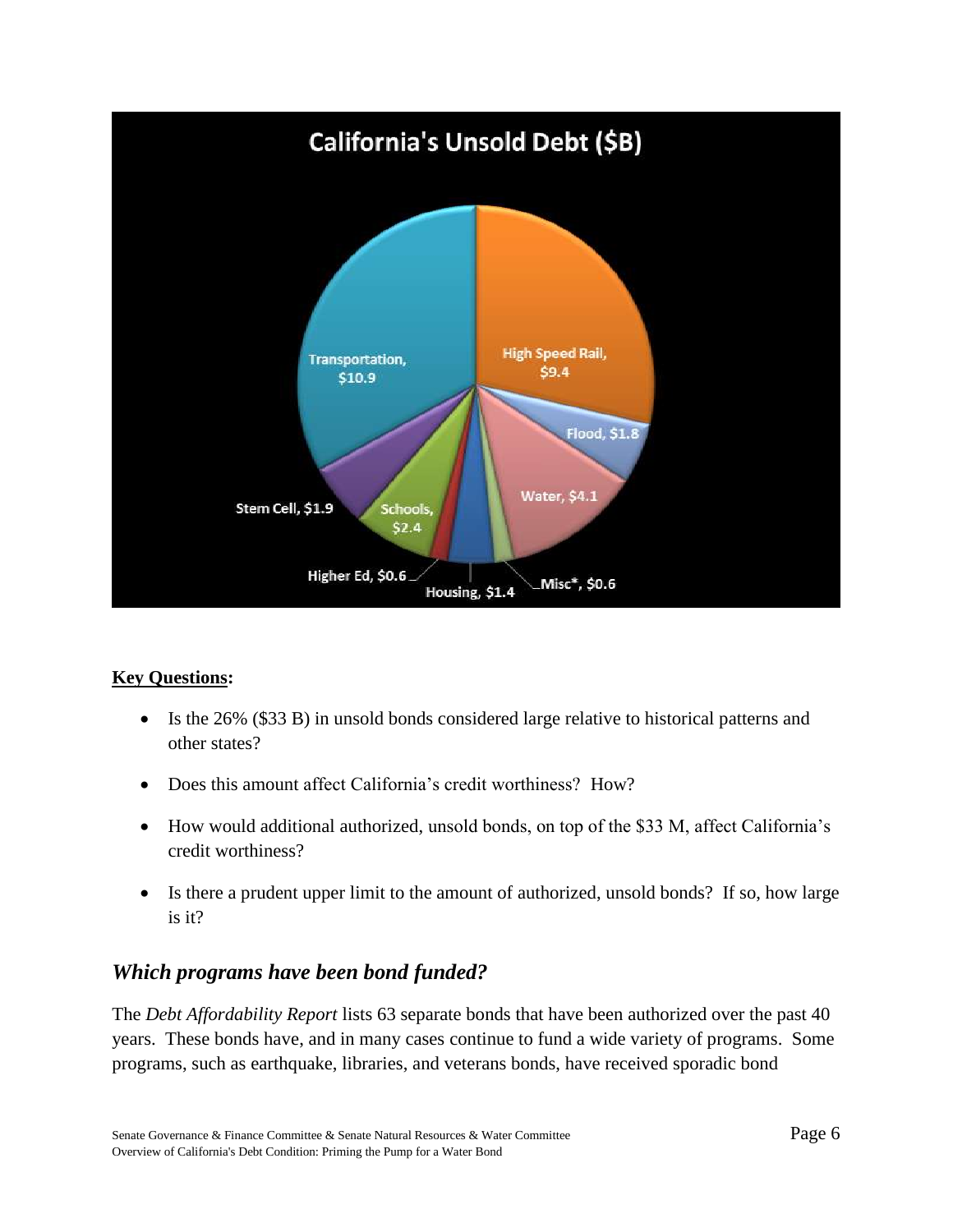authorizations at best. However, programs like schools, higher educations, natural resources, and water programs have all benefited from fairly frequent infusions of bond funds.



Some bond programs, such as high speed rail and stem cell research, have a significant portion of their bond authorization as unissued. In contrast, higher education and school bond funded programs have only about five percent of their authorized bonds still unissued.

#### **Key Questions:**

- Presuming most programs require periodic authorization of bonds, is it reasonable to conclude that the lower the level of unsold bonds, the greater the urgency to authorize additional bonds, and vice versa?
- What conclusion, if any, can be drawn by the level of unsold bonds for water and flood management?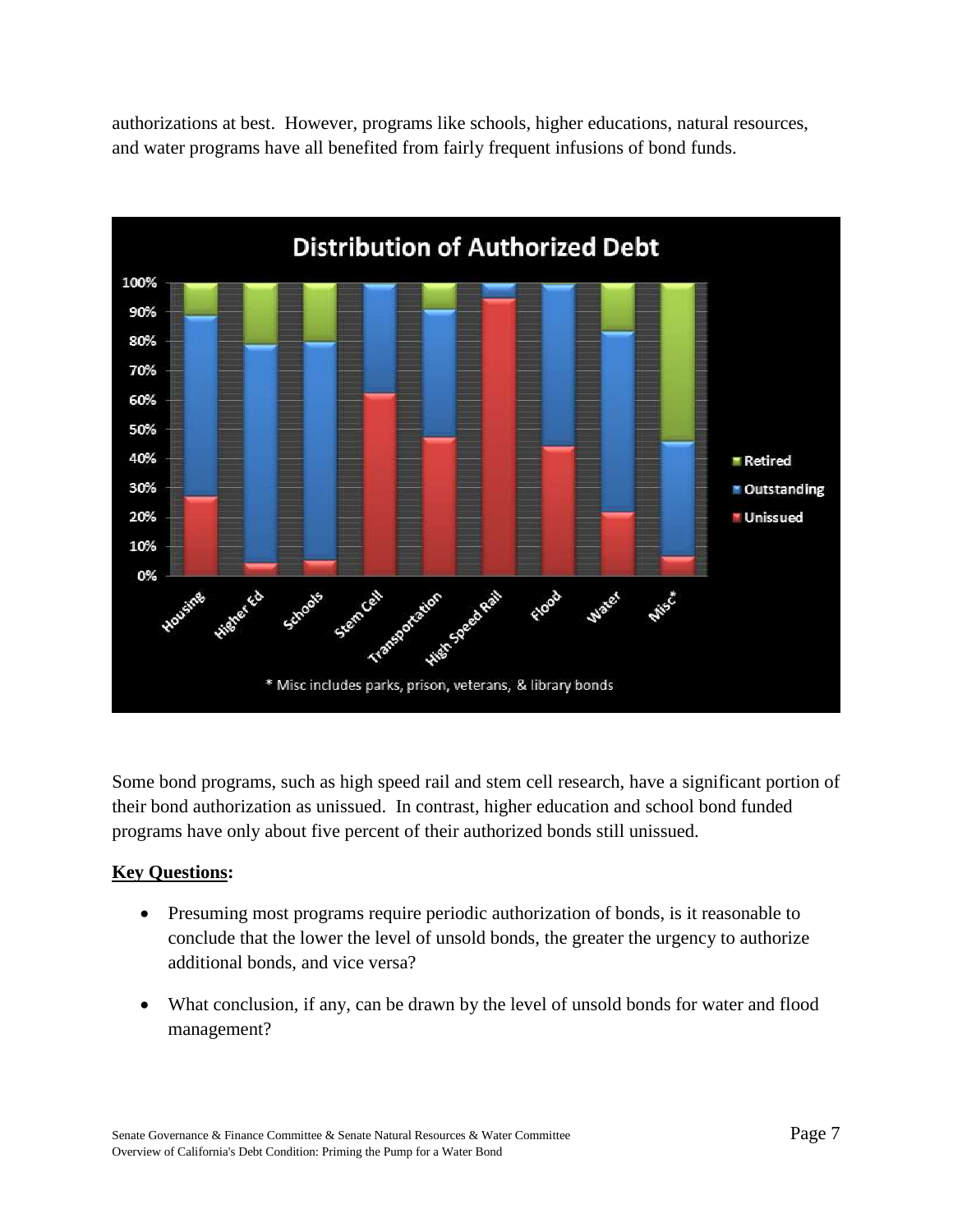## *What water projects have bonds funded?*

Over the years, the types of programs and projects funded by water bonds have changed significantly. In the 1970s and 80s, resources bond authorizations tended to be relatively small and narrowly focused. Bond authorizations ranged from \$60M to \$375M and averaged just under \$200 M. The authorizations also tended to be for a specific purpose; e.g., just drinking water quality improvement projects, just capital improvement projects to achieve federal Clean Water Act objectives; or just state and local parks acquisitions and development. Furthermore, the bonds generally left specific project funding decisions to the discretion of the funding agency.

The 1990s saw only one authorized resources bond, the Safe, Clean, Reliable Water Supply Act, also known as Proposition 204. This bond was a distinct departure from previous bonds. It was comparatively large, just under \$1B. Instead of being narrowly focused, it funded various programs and projects in three major areas: Restore and improve the Bay-Delta; wastewater treatment and water supply and conservation; and local flood control and prevention. Moreover, instead of having one or two broad categories of funding within each program area, Proposition 204 included numerous discrete funding categories and explicit project authorizations. Perhaps most important, Proposition 204 marked the beginning of the trend towards bond funding for not just capitol project, but program expenditures as well.

Resources bonds authorized by the voters in the 2000s continued the trend towards larger authorizations and broader bond programs; e.g., watershed restoration programs, levee construction and maintenance, water conservation programs, groundwater cleanup projects, integrated regional water management projects, Delta restoration and planning, etc. Two of the three bonds authorized in the 2000s were put on the ballot via the initiative process, Propositions 50 and 84. These bonds largely discontinued the practice of naming specific projects. Instead, they designated regional funding pots, with projects and programs selected on a competitive basis with funding criteria established in the bond.

In 2009, as a part of a larger package of water related bills, the legislature passed and the governor signed SBx7 2(Cogdill). That bill authorized the placement of an \$11.14B general obligation bond for water related programs and projects on the November 2010 ballot. The original authorization has been amended three times, correcting drafting errors and ultimately delaying the bond to the November 2014 general election. As the bond currently stands, it would authorize funding for seven categories of funding:

- Drought Relief including drinking water programs for disadvantaged communities.
- Water Supply Reliability including integrated regional water management projects.
- Delta Sustainability including projects to protect and enhance a sustainable ecosystem.
- Statewide Water System Operational Improvements including surface storage projects.
- Conservation and Watershed Protection including ecosystem and watershed restoration.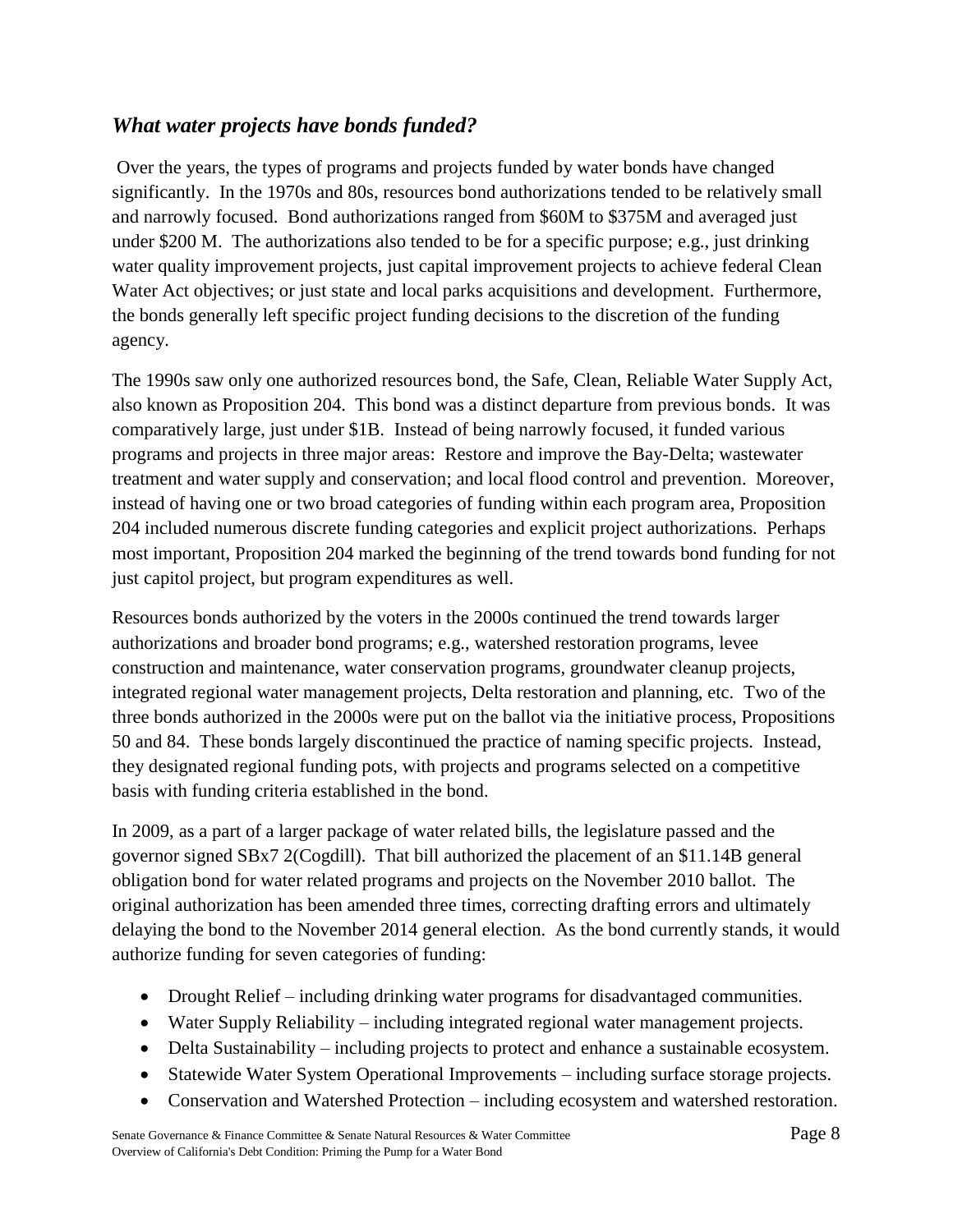- Groundwater Protection and Water Quality including groundwater cleanup projects
- Water Recycling Program including pilot projects for new technology.

#### **Key Questions:**

- Are some uses of bonds more appropriate than others? Such as?
- What other options besides General Obligation bonds should the Legislature consider for financing important water programs and projects?

## *What are "good" bond financing principles?*

On March 1, 2006, the Senate Committee on Natural Resources and Water, in its *Report to the Conference Committee on Infrastructure Bonds: Recommendations For The Proposed Infrastructure Bonds*, described a set of bond financing principles to guide its recommendation to the Conference Committee:

## *Bond Financing Principles\**

In order to determine how to use bond financing to meet statewide goals, it is important to set forth some fundamental principles. The Committee based its recommendations for the flood, water, and natural resources infrastructure bonds on the following principles:

- 1. State Funds For State Responsibilities. The State has specific responsibilities regarding floods, water, and natural resources, which include:
	- *Enhancement of Public Trust Resources*. Enhancement denotes actions beyond those required under existing regulatory requirements. This responsibility almost always requires the use of bond funds.
	- *Public Health & Safety*. The Legislature has delegated this responsibility to cities, counties, and special districts. However, if a local government fails to meet this responsibility, it is the duty of the state to step in and correct the problem. Sometimes, but not always, this requires the use of bond funds.
	- *Establish State Resources Goals & Remove Impediments To Achieving Those Goals*. The Legislature sets resources goals and policies by enacting statutes and creating new programs. There may, however, be impediments to achieving the goals, such as lack of experience in working towards that goal, institutional conflicts, or fear of liability. Sometimes, but not always, bond funds may be used to aid in planning or first steps to help remove those impediments.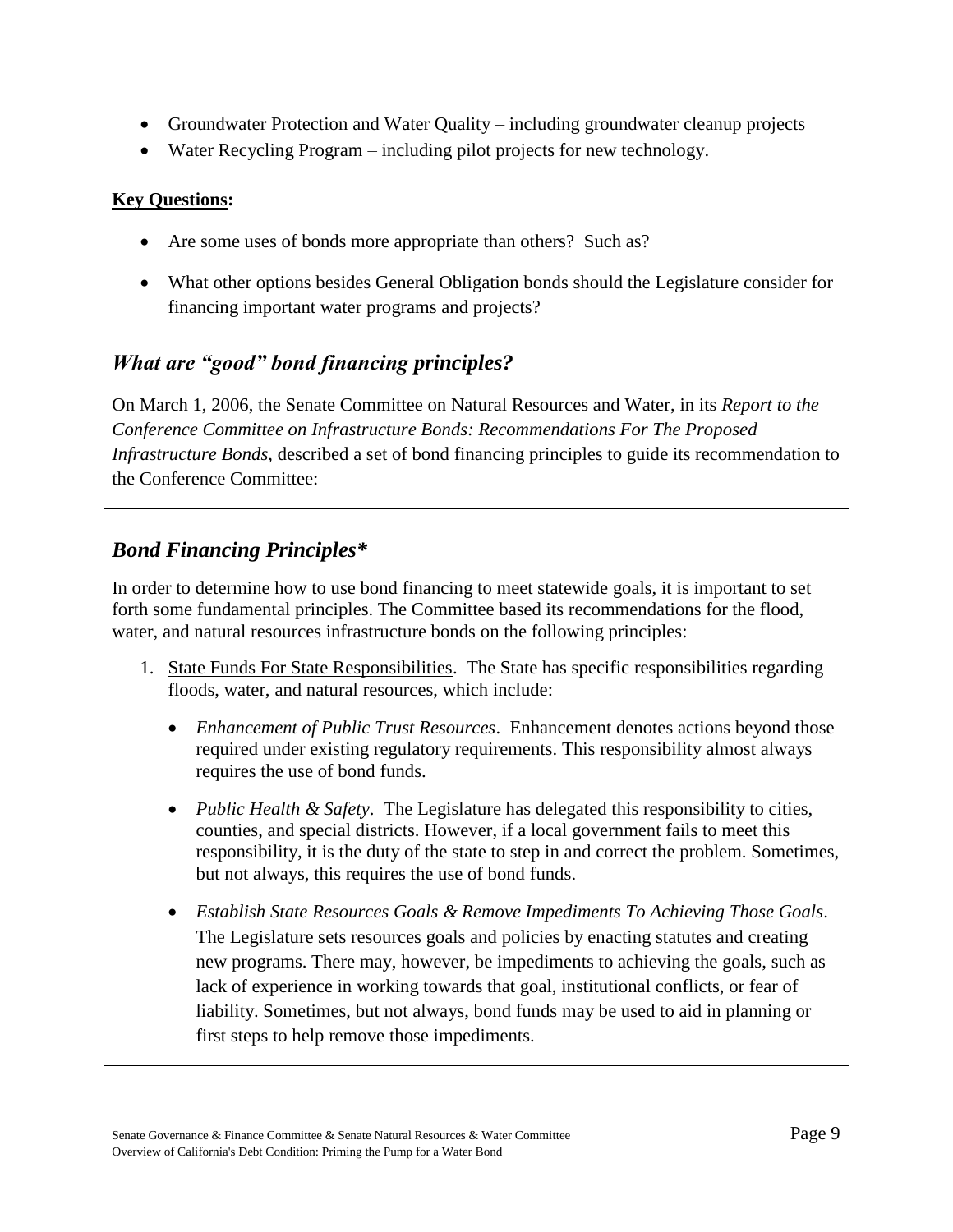- *Establish & Enforce Rules of Behavior*. While actually establishing and enforcing the rules of behavior rarely requires the use of bond funds, occasionally bond funds are necessary to fund research or the completion of products necessary to support the establishment or enforcement of rules of behavior.
- 2. Subsidies Should Be Avoided. Providing state funds for things that are not a state responsibility should be characterized as a subsidy, and should be avoided. Two key reasons for avoiding subsidies are:
	- *Subsidies Mask Economic Price Signals*. Economists would argue this leads to less than optimal resource allocation.
	- Subsidies Violate The Beneficiary Pays Principle. If the state is not the responsible financial party, then someone else will be.
- 3. Bonds Should Aid in the Implementation of Policy, Not Create Policy. Bond acts authorize the issuance of public debt to further public policy. There are many reasons why it is best to avoid setting public policy in the bond acts themselves.
	- *Water Resources Policy Is Constantly Evolving.* Policy set in a bond is often too static. This is evidenced by the large amount of "orphan" bond funds; i.e., bond funds that were authorized but unused 10 or more years after authorization.
	- "*Solutions" To Problems Are Changing.* There is a new awareness that traditional solutions to flood risk and local and regional water problems may no longer be appropriate. Resolving these problems will require research and extensive policy debate on the outcomes of that research. Bonds should be designed to allow flexibility to reflect new and better solutions.
	- *Bonds Should Be Flexible To Evolving Policy*.The legislative process is the appropriate way to change policies. To the extent possible, bonds should be drafted to allow policies to evolve and still provide the necessary funds.
- 4. Respect Separation Of Powers And The System Of Checks And Balances.Bond acts should not be used to circumvent the constitutionally established roles of the legislative and executive branches.
	- *The Legislative Branch's Power To Allocate Funds.* One of the fundamental checks on the executive branch is the budget process. In that process, the role of the Governor is to develop and propose a budget; the role of the Legislature is to review the proposed budget, amend where necessary, and to appropriate the funds to implement the budget. Bond funded programs that are funded by continuous appropriations bypass the formal budget process with its inherent checks and balances system. Consequently, continuously appropriated bond programs should be avoided.